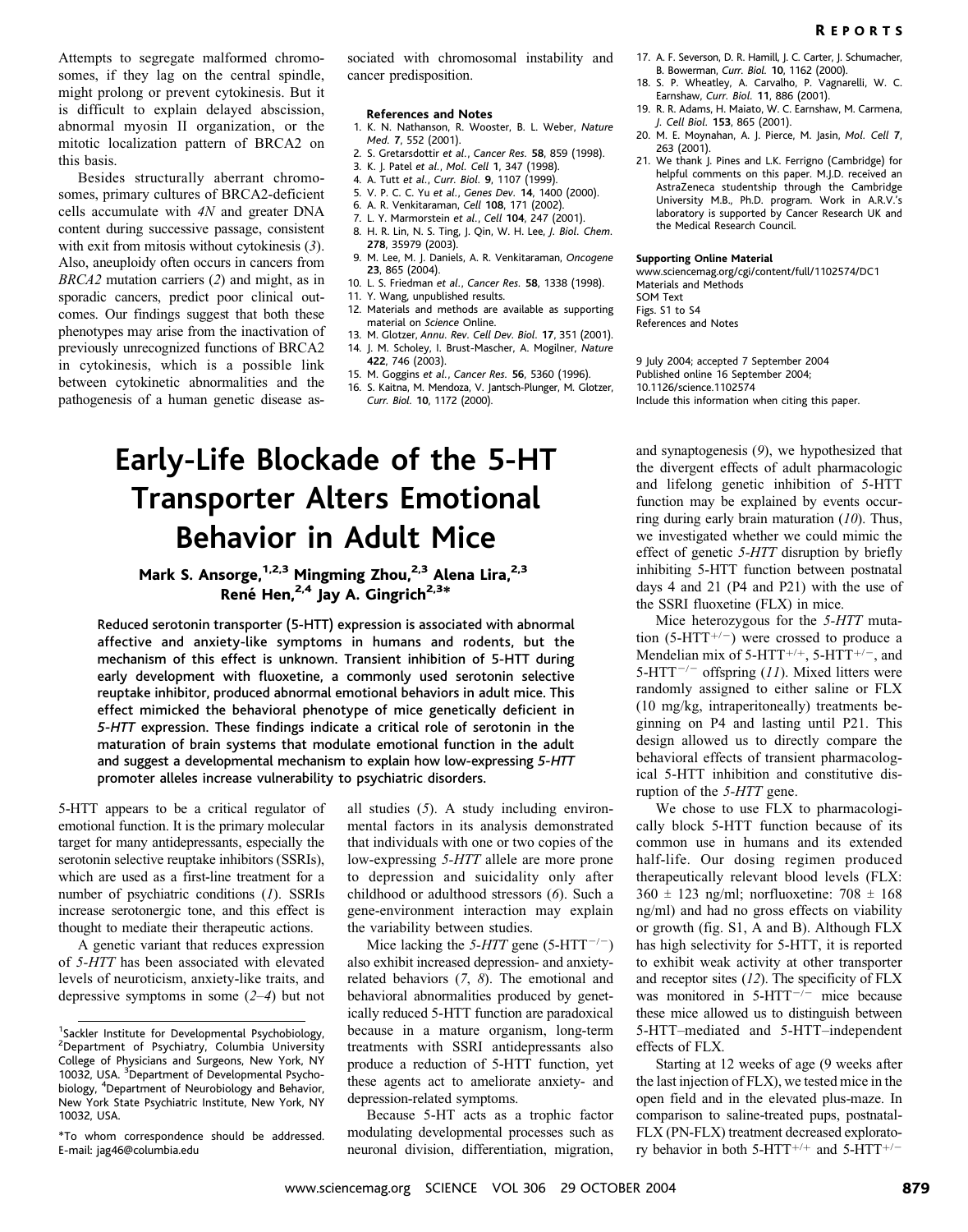

B

total ambulatory time (s)

D 25

> total entries 17.5

 $22.5$ 

20

15

 $12.5$ 

 $10$  $7.5$ 

 $\sqrt{5}$ 

 $+1+$ 

 $2.5$ 

1600

1400

1200

1000

800

600

400

200

 $+1+$ 

 $+/-$ 

-/-

Fig. 1. Exploratory behavior in the novel open field, elevated plus-maze, and home cage. (A to C) In the novel open field the following parameters were scored for 60 min: distance traveled (A), ambulatory time (B), and vertical activity (C). (D) In the elevated plus-maze, the total number of entries into either arm was recorded. (E) Home-cage activity of singly housed mice. \*,  $P < 0.05$ ; \*\*,  $P < 0.01$ ; \*\*\*,  $P <$ 0.001 compared with their respective controls; mean  $\pm$  SEM;  $n = 13$  to 27 per group. Veh, vehicle.

mice, as demonstrated by a reduction in the total distance traveled (Fig. 1A), time spent ambulating (Fig. 1B), and rearing in the open field (Fig. 1C), and a decrease in the total number of arm entries in the elevated plusmaze (Fig. 1D). In support of our hypothesis, PN-FLX–treatment of  $5$ -HTT<sup>+/+</sup> and  $5-HTT^{+/-}$  mice mimicked the behavior of 5-HTT $^{-/-}$  mice treated with either FLX or vehicle (Fig. 1, A to D). PN-FLX had no effect on  $5-HTT^{-/-}$  mice in these tests, indicating that the effects of FLX were specifically mediated by 5-HTT blockade.

The effect of PN-FLX was specific to exploratory behavior given that we did not detect any differences in measures such as activity in the more aversive portions of these environments (fig. S2). The reduced locomotor activity seen in the open field and the elevated plus-maze was likely related to the novelty of these environments, because no differences in locomotion were seen when mice were assessed in their home cage (Fig. 1E).

To further assess the effect of PN-FLX treatment on adult emotional functioning, we examined their behavior in the noveltysuppressed feeding paradigm. This test is thought to reflect anxiety- and depressionrelated behaviors because chronic antidepressant administration and anxiolytics reduce the latency to begin feeding (13, 14) and because animal models of depression and anxiety are abnormal in this test (8, 13). Consistent with previous findings (8), 5-HTT<sup> $-/-$ </sup> mice exhibited longer latencies to begin feeding in this test when compared with vehicle-treated 5-HTT<sup>+/-</sup> or 5-HTT<sup>+/+</sup> mice (Fig. 2A). PN-FLX treatment prolonged the latency of 5-  $HTT<sup>+/-</sup>$  mice to the level seen in 5-HTT<sup> $-/-$ </sup>

mice. Weight loss during food deprivation (Fig. 2B) and food consumption in the home cage (Fig. 2C) were comparable across groups, indicating that the observed differences in latency were not due to motivational factors. The different effect of PN-FLX on the latency of 5-HTT<sup>+/+</sup> and 5-HTT<sup>+/-</sup> mice suggests an enhanced sensitivity to pharmacological inhibition in mice with a genetically reduced complement of 5-HTT.

 $+1-$ 

 $***$ 

 $-I-$ 

Because the foregoing tests depend on behavior in conflictual situations, we examined the effects of PN-FLX in shock avoidance, a paradigm that assesses behavioral responses to stress. We have previously found that  $5-HTT^{-/-}$  mice exhibit significant impairment in shock avoidance  $(8)$ , and we replicated that finding here (Fig. 3A). PN-FLX treatment of 5-HTT+ $/$ - or 5-HTT+ $/$ + mice reproduced the behavioral deficit seen in 5-HTT $^{-/-}$  mice (Fig. 3A). As expected, PN-FLX treatment had no effect on  $5$ -HTT<sup>-/-</sup> mice, demonstrating that FLX does not produce behavioral effects independent of 5-HTT (Fig. 3A). The shock-escape deficit seen in 5-HTT $^{-/-}$  mice or PN-FLX treated mice was not an artifact of reduced locomotor activity, given that activity during the intershock intervals was comparable across groups (Fig. 3B). This finding suggests that interference with 5-HTT function during early brain development predisposes the organism to maladaptive stress responses.

These findings shed new light on the consequences of early disruption of 5-HTT function on adult emotional behavior. Specifically, the altered behavior of adult mice seen in our study is likely the result of neurodevelopmental perturbations caused by earlylife disruption of 5-HTT function. This conclusion has potentially important implications.

 $+/-$ 

 $-I-$ 

□ Veh

 $H$ FIX

□ Veh<br>■ FLX

C

 $\Box$  Yeh

Е

activity counts

□ Veh<br>■ FLX

14000

12000

10000

8000

6000

4000

2000

 $\sigma$ 

 $+/-$ 

total vertical activity counts

20

18

16

 $14<sup>°</sup>$ 

 $12$ 

10

8

 $\mathfrak{g}$ 

 $+1+$ 

 $+/-$ 

First, these findings support the notion that genetic polymorphisms that reduce 5-HTT expression may exert their effects during early development of the central nervous system (CNS) by altering maturation of circuits that modulate emotional responses to novelty and stress. Such a hypothesis provides a potential explanation for the increased susceptibility of individuals carrying one or two low-expressing 5-HTT alleles to depression in the face of multiple life stressors (6).

Second, our findings may have relevance to the use of SSRI medications during early life. Increasingly, SSRIs are used to treat emotional disorders in children and pregnant women (15). However, the long-term effects of these medications on brain development are largely unknown. The period of development from P4 to P21 in mice corresponds to the events of brain maturation that begin during the third trimester of pregnancy and continue into early childhood. Thus, exposure to SSRI-like antidepressants during this period of development may entail unexpected risks for affective function later in life.

Although animal studies have documented effects of serotonin on craniofacial (16), cardiac  $(17)$ , and CNS development  $(18, 19)$ , human studies have shown that prenatal SSRI exposure has no overt teratogenic effects but may increase the risk of premature birth and the occurrence of an SSRI-withdrawal syndrome in the first few days of life (20). Other studies have found that fine-motor skills may be impaired in SSRI-exposed children (21), but no impact on cognitive development has been observed (22, 23). However, these studies have